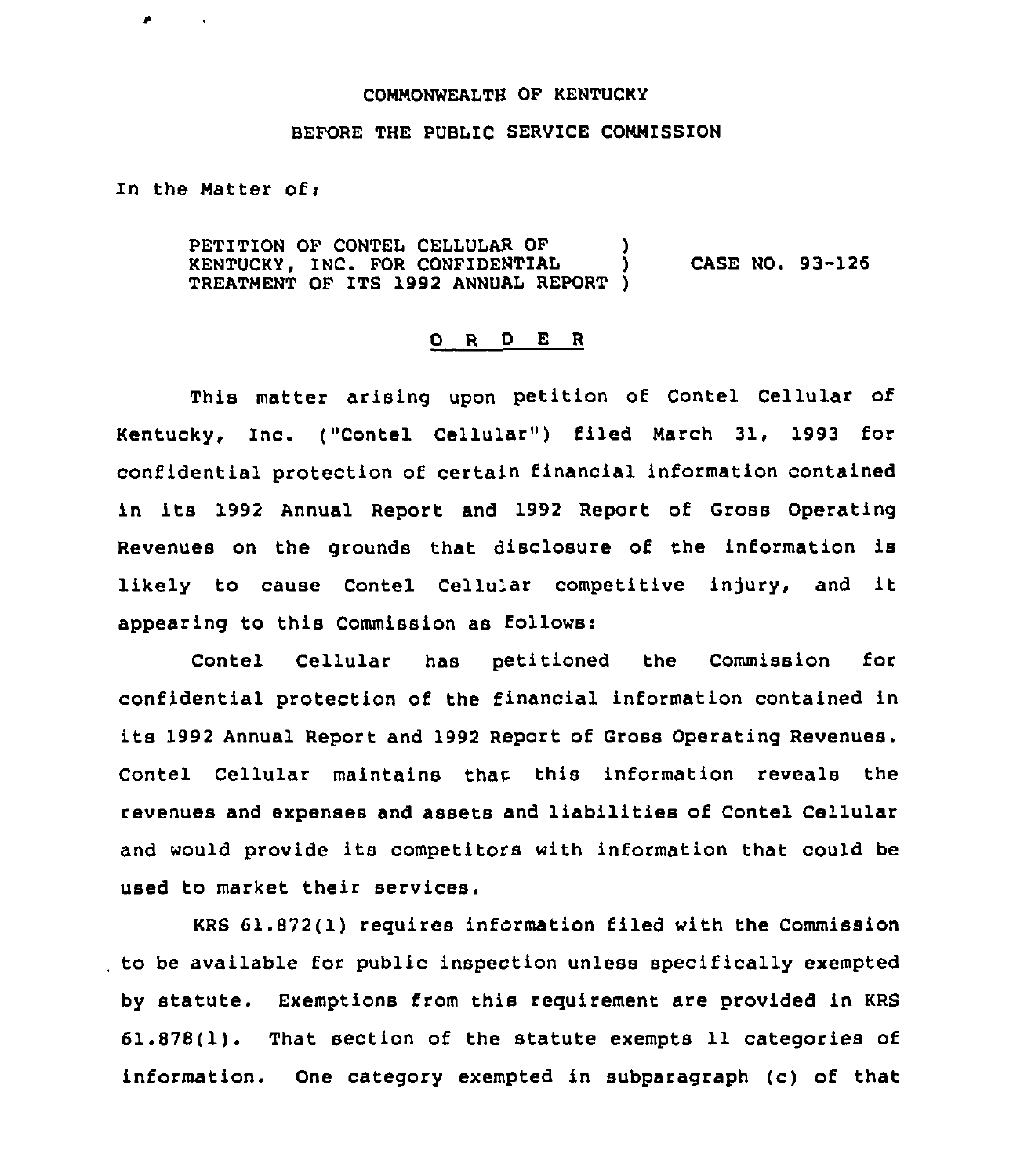section is commercial information confidentially disclosed to the Commission. To gualify for that exemption, it must be established that disclosure of the information is likely to cause substantial competitive harm to the party from whom the information was obtained. To satisfy this test, the party claiming confidentiality must demonstrate actual competition and a likelihood of substantial competitive in)ury if the information is disclosed. Competitive injury occurs when disclosure of the information gives competitors an unfair business advantage.

The information sought to be protected is presented by Contel Cellular in summary form and does not contain sufficient detail to have significant competitive value. Further, certain information which Contel Cellular seeks to protect from public disclosure is available to the public from other sources. Therefore, no competitive harm has been established and the petition for confidential protection should be denied.

This Commission being otherwise sufficiently advised,

IT IS ORDERED that:

 $\mathbf{v} = \mathbf{v} \times \mathbf{v}$  .  $\mathbf{v} = \mathbf{v}$ 

1. The petition for confidential protection of certain financial information contained in its 1992 Annual Report and 1992 Report of Gross Operating Revenues, which Contel Cellular has petitioned be withheld from public disclosure, be and is hereby denied.

2. The information sought to be protected from disclosure shall be held as confidential and proprietary for a period of 20 days from the date of this Order, at the expiration of which it

 $-2-$